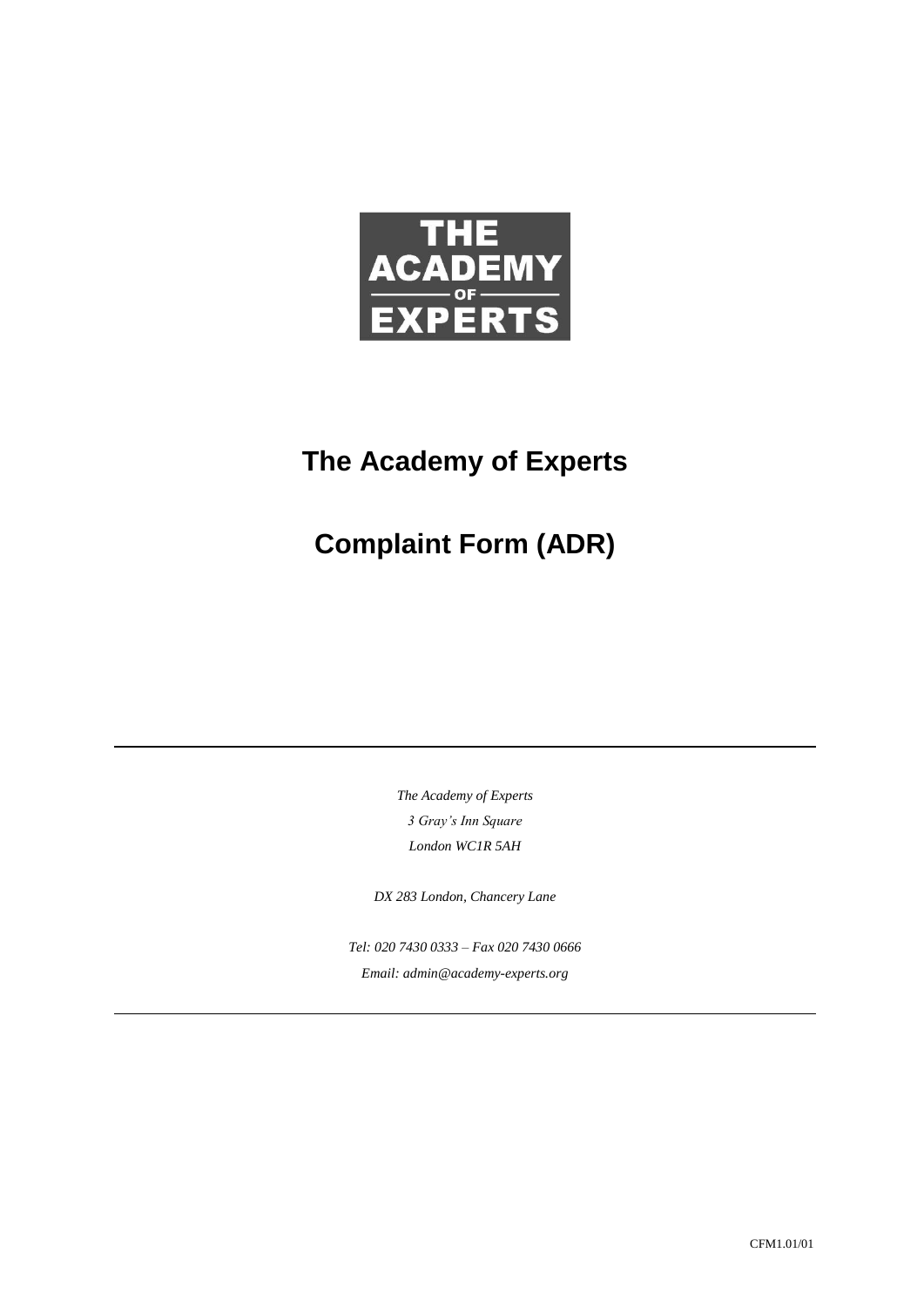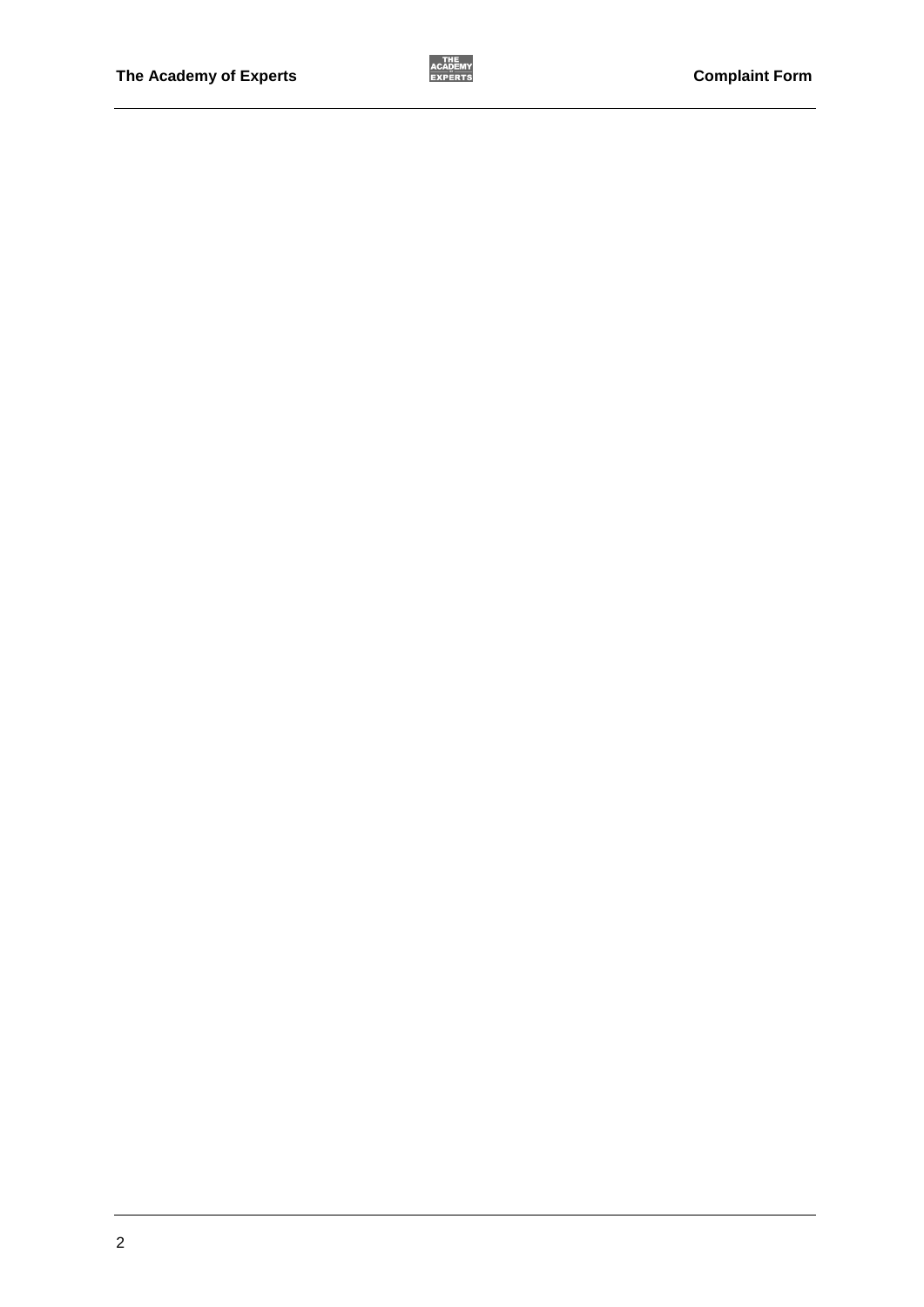# **What The Academy of Experts can do if you have a Complaint.**

# **Introduction**

These notes provide a general guide only to The Academy's Disciplinary Procedures and are not intended to be a detailed explanation of The Academy's disciplinary powers and duties. They are for use in connection with complaints against a member whilst acting as a Mediator or ADR Practitioner<sup>1</sup>.

### **What can I complain about?**

The Academy of Experts will only look into complaints about aspects of the behaviour of one its Members (meaning membership of The Academy of Experts of any grade), which indicate that a Member might be liable to a charge of improper conduct. If the complaint is about the Member's professional work the complaint should be made to the Member's primary professional association or trade body (for example – General Medical Council, Royal Institution of Chartered Surveyors, Institute of Chartered Accountants in England and Wales etc). If you have a solicitor it would be sensible to discuss with him whether he agrees with your complaint and, if so, whether he can resolve it directly with the Member.

If The Academy of Experts decides that your complaint indicates that a charge of improper conduct on the part of the Member would be appropriate, it will investigate the matter. If The Academy then considers that there are reasonable grounds for proceeding, it will bring a charge of improper conduct against the Member under its disciplinary procedure as set out on page 4.

# **Is there a time limit?**

Normally you should complain to us within 6 months of the complaint arising. We will only look at complaints which arrive later than that date if they are particularly serious or if there is a good reason for the delay.

### **Does it cost anything?**

The Academy of Experts does not charge for this service.

# **Improper Conduct**

 $\overline{a}$ 

Improper conduct is a serious matter involving

- a breach of the obligations imposed upon a Mediator or ADR Practitioner including any rules or any order of any Court or a breach of any of The Academy's own published codes.
- being subject to disciplinary action by a professional body, as a member of that body
- being convicted of a serious criminal offence,
- a finding of fraud or dishonesty being made against a Member by any court of competent jurisdiction,
- the Member having committed an act of bankruptcy or a breach of the proper standards of a Member as a, Mediator, Arbitrator, ADR Practitioner or in exercising his profession, trade or calling or having otherwise behaved in such a way as to bring discredit on himself or The Academy or his profession, trade or calling.

 $<sup>1</sup>$  There is a separate form for use where the complaint concerns work as an Expert Witness.</sup>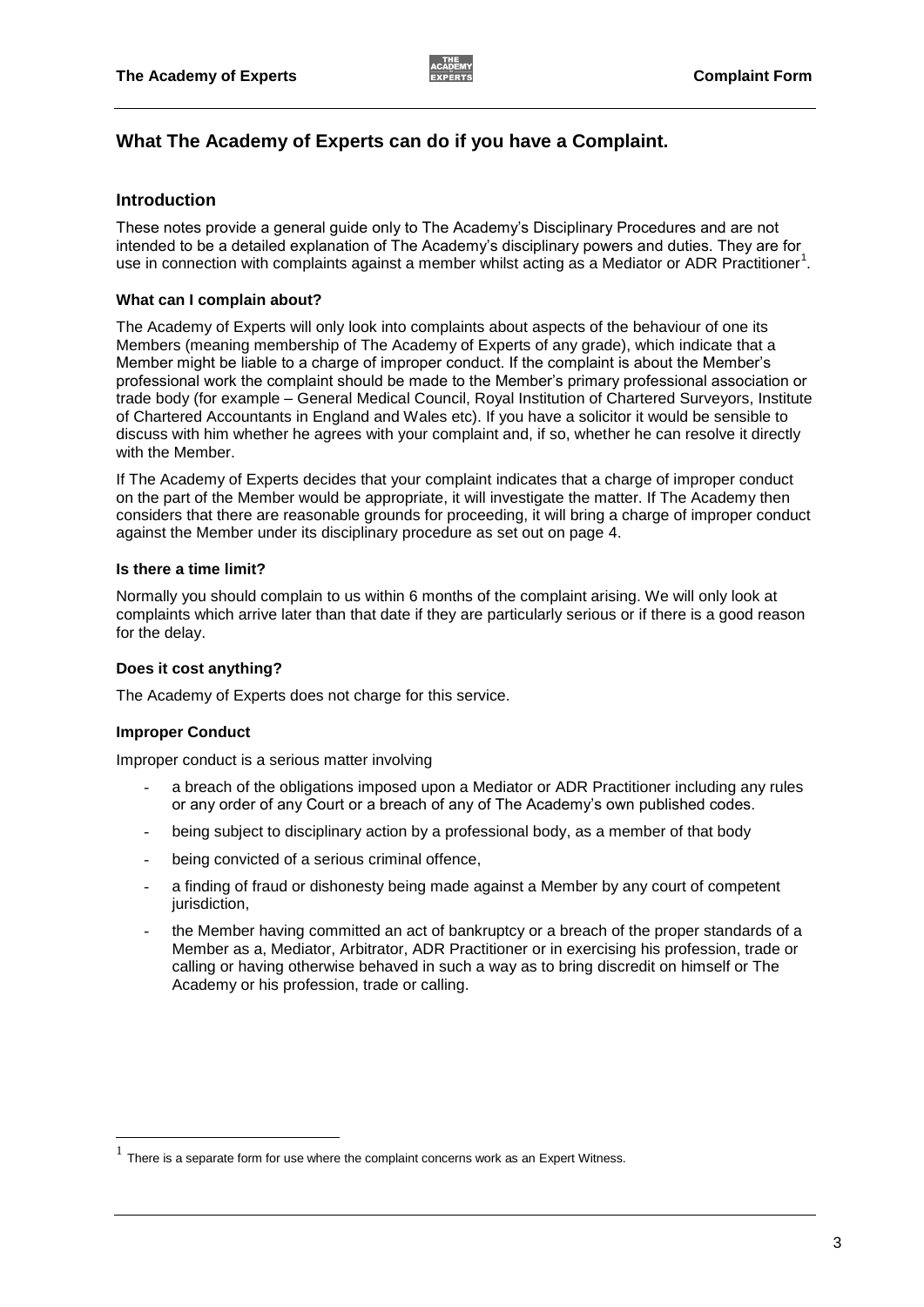#### **What can't The Academy of Experts deal with?**

The Academy of Experts cannot consider complaints against those who are not members of The Academy of Experts.

We can only investigate complaints about solicitors when they are acting a Mediator or ADR Practitioner. Other complaints about solicitors should be sent to the Solicitors Regulation Authority The Cube, 199 Wharfside Street, Birmingham, B1 1RN - www.sra.org.uk.

We can only investigate complaints about barristers when they are acting as a Mediator or ADR Practitioner. Other complaints about barristers should be sent to The Complaints Department, Bar Standards Board, 289-293 High Holborn, London, WC1V 7HZ - www.barstandardsboard.org.uk.

The Academy of Experts will not normally look into complaints:

- about a Mediator or ADR Practitioner's private life or non-professional work,
- where the court case is continuing or there is an appeal in progress until, the case and any appeal has concluded,
- where the complaint concerns the Mediator or ADR Practitioner's work in his primary profession.

The Academy of Experts cannot investigate claims of negligence or decide whether a Member has been negligent. If you think one of our Members has been negligent you should seek advice from an independent legal adviser.

### **How The Procedure Works**

The complaints procedure is overseen by the Chairman of The Academy's Investigation Committee ("CIC"). He might not be a practising Mediator and has complete independence from The Academy of Experts in the decisions that he makes. He is able to investigate and dismiss complaints if he does not believe that they are justified.

The CIC may ask the Member, solicitor or other witnesses for their comments on a complaint. The Member's comments will always be sent to the complainant. The CIC can also ask for technical advice from Experts on legal issues connected with the complaint.

If the Investigation Committee considers that the complaint does not amount to improper conduct, it will dismiss it. If the Investigation Committee finds that there is a prima facie case of improper conduct then it may either:

- (a) offer the Member a consent order, if the matter does not warrant a serious penalty such as expulsion from The Academy, or
- (b) if the matter is sufficiently serious, it will request the Secretary General of The Academy to convene a Disciplinary Tribunal whose Members will be drawn from The Academy's Disciplinary Panel. The Disciplinary Panel includes all Fellows of The Academy and also lay persons who may also be lawyers of at least 7 years' standing. A Disciplinary Tribunal will consist of three persons selected from the Disciplinary Panel, one of whom shall be a lawyer.

#### **Disciplinary Tribunal**

If the Disciplinary Tribunal finds that a charge of improper conduct has been established it has a range of penalties that can be imposed on the Member. These extend from a reprimand to expulsion from The Academy.

### **Appeals And Reviews**

The Disciplinary Tribunal has the power to re-open and review its own decisions providing the Member concerned requests a review within 14 days of the decision.

If the Member is still dissatisfied with the penalty imposed by the Tribunal, he can appeal against the Tribunal's decision to an Appeal Tribunal of The Academy, but only with regard to the penalty imposed, providing he lodges an Appeal within 28 days of the Tribunal's decision.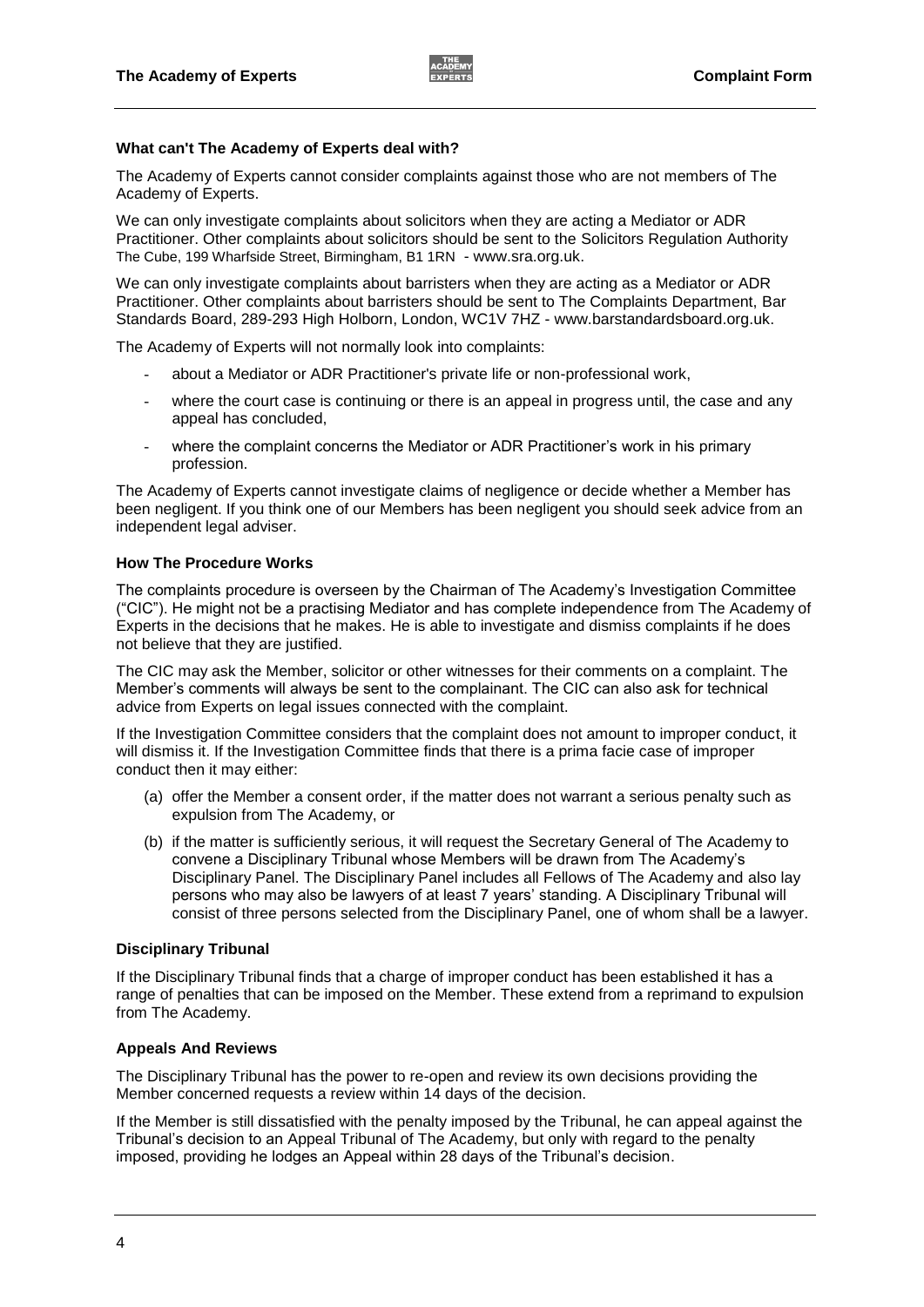A complainant cannot appeal the decisions of the Investigation Committee or the Disciplinary Tribunal. The Chairman of the Investigation Committee may be prepared to ask the Investigation Committee to look at the matter again if the complainant has some additional evidence in support of their complaint that has not previously been supplied.

#### **Disciplinary Decisions Against Mediators and ADR Practitioners**

The Academy of Experts maintains a record, which is open to public inspection of the disciplinary decisions that either the Investigation Committee, the Disciplinary Tribunal or an Appeal Tribunal of The Academy has made against one of its Members once any review or appeal procedure has been concluded.

For further information, contact the Secretary General of The Academy of Experts:

investigations@academy-experts.org.

#### **This form**

This form [Complaints Form (ADR)] should be used for any complaint against a Mediator, Conciliator, Expert Determiner, Neutral Evaluator or other ADR Practitioner. For ease of reference this form refers to all categories as "practitioner."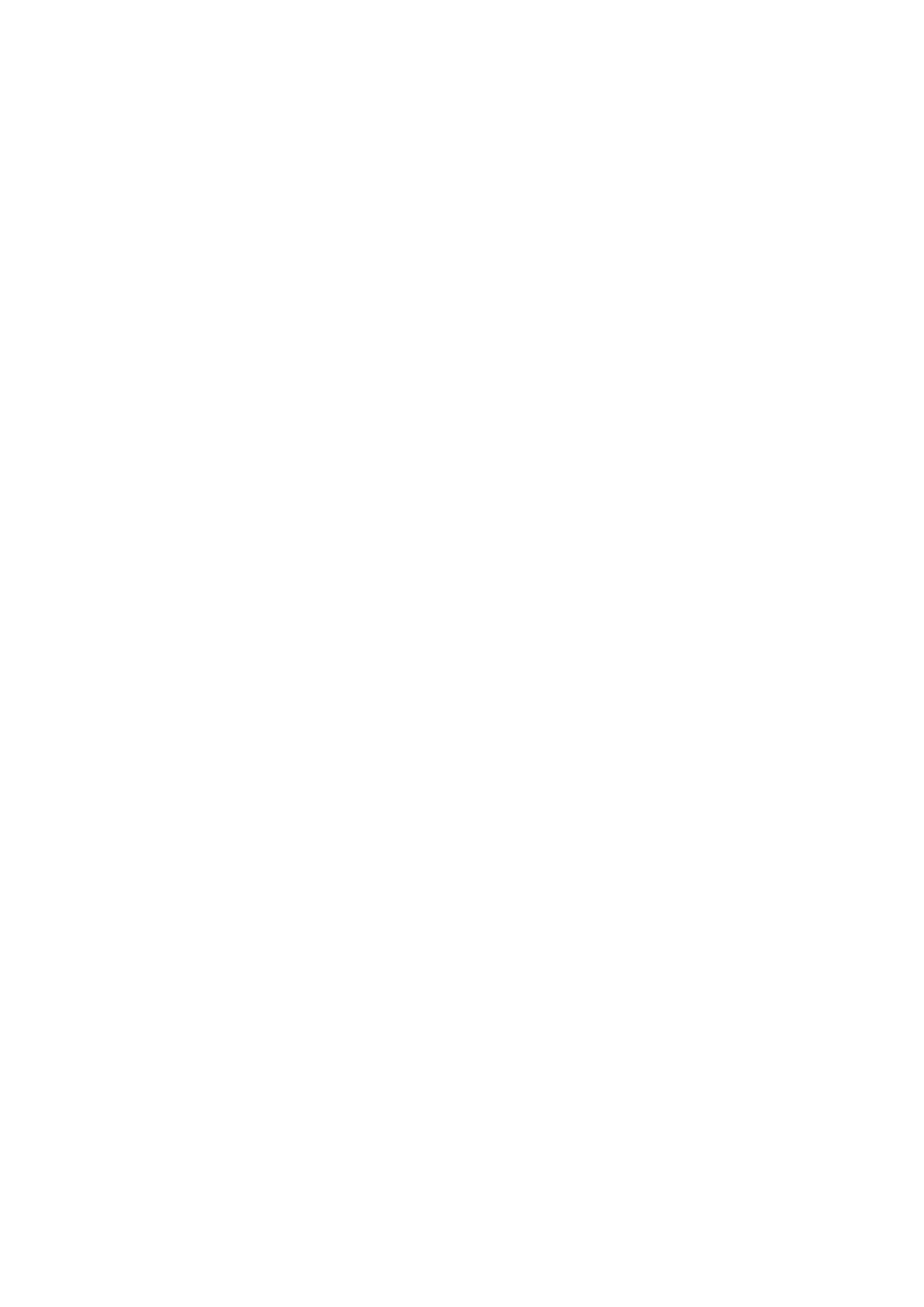# **Complaint Form**

**Please read the Notes for Guidance on pages [12](#page-11-0)[-13](#page-12-0) before completing this form. Please complete this form in black ink and in block capitals or typescript. Do not write on the back of the form - include additional sheets if necessary.**

|                                         |                         |                                                                                                                           |     |    | <b>SECTION 1 - PERSONAL DETAILS</b> |               |                                                                          |             |
|-----------------------------------------|-------------------------|---------------------------------------------------------------------------------------------------------------------------|-----|----|-------------------------------------|---------------|--------------------------------------------------------------------------|-------------|
| Your Name:                              | Mr                      |                                                                                                                           | Mrs | Ms |                                     | Miss Other    |                                                                          |             |
| Forename:                               |                         |                                                                                                                           |     |    | Surname:                            |               |                                                                          |             |
| <b>ADDRESS:</b><br>(including postcode) |                         |                                                                                                                           |     |    |                                     |               |                                                                          |             |
|                                         | Telephone Number: Work: |                                                                                                                           |     |    |                                     | Home:         |                                                                          |             |
|                                         |                         | Which number would you prefer us to use?                                                                                  |     |    | Work:                               | Home:         |                                                                          |             |
|                                         |                         | Is there an answer phone we can leave a message on?                                                                       |     |    | Yes:                                | No:           |                                                                          |             |
|                                         |                         | Are you complaining on behalf of somebody else:                                                                           |     |    |                                     |               | No: Please go to section 2 (page 8)<br>Yes: Please complete this section |             |
| Complainant's Name:                     |                         | Mr                                                                                                                        | Mrs |    | Ms                                  | Other<br>Miss |                                                                          |             |
| Forename:                               |                         |                                                                                                                           |     |    | Surname:                            |               |                                                                          |             |
| ADDRESS:<br>(including postcode)        |                         |                                                                                                                           |     |    |                                     |               |                                                                          |             |
|                                         |                         | Telephone numbers<br>Work:<br>Home:                                                                                       |     |    |                                     |               |                                                                          |             |
|                                         |                         | In dealing with this complaint should we                                                                                  |     |    |                                     |               |                                                                          | You:        |
|                                         |                         | write or copy correspondence to:                                                                                          |     |    |                                     |               | The person for whom you are complaining:                                 |             |
|                                         |                         | Has the person on whose behalf you are<br>complaining authorized you to complain?<br>(please enclose letter of authority) |     |    |                                     |               |                                                                          | Yes:<br>No: |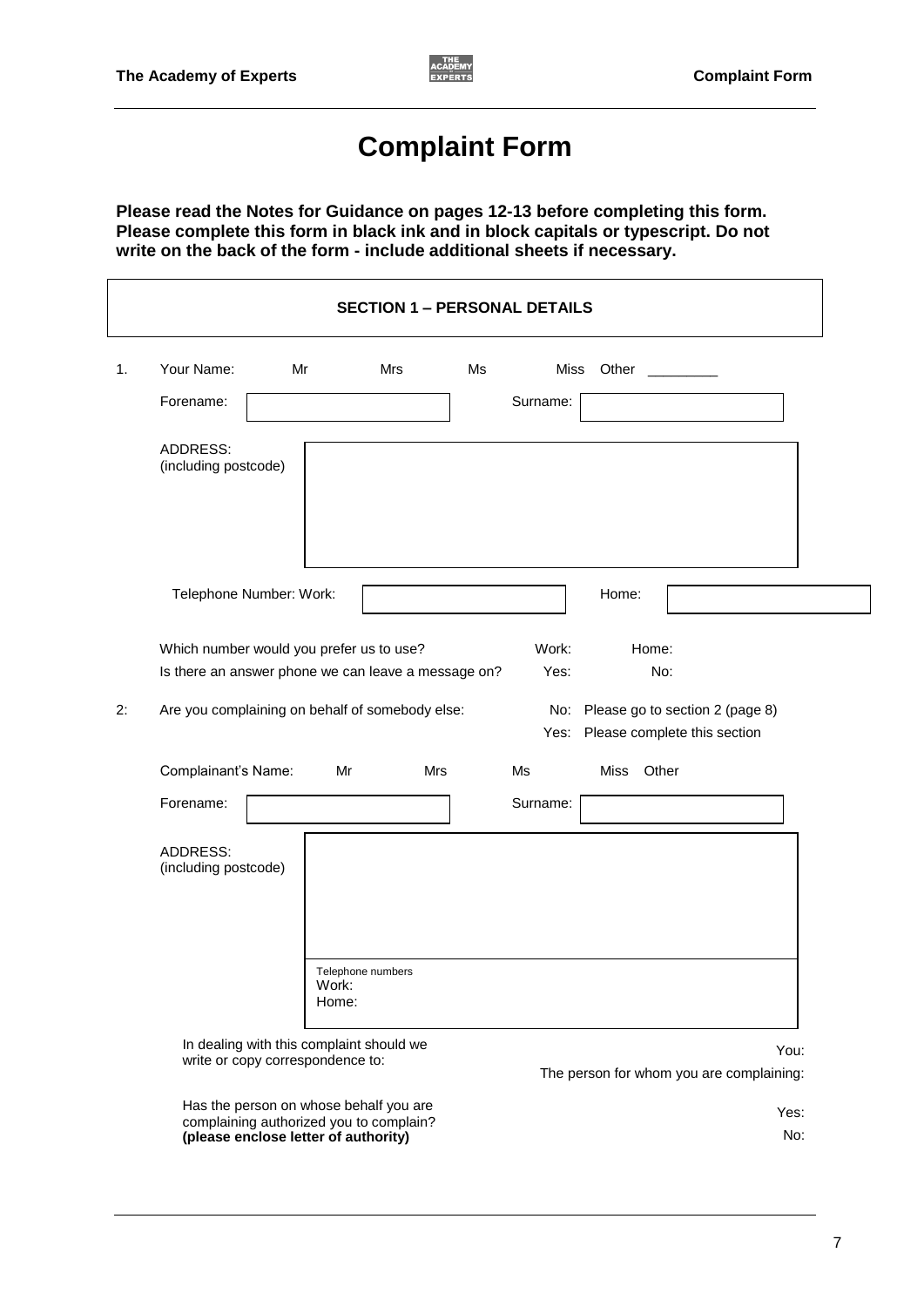

|     | <b>SECTION 2 - THE PRACTITONER'S DETAILS</b>                                                                                        |
|-----|-------------------------------------------------------------------------------------------------------------------------------------|
|     | 3. NAME OF THE PRACTITONER YOU WISH TO COMPLAIN ABOUT<br>Surname:<br>Forename:                                                      |
|     | Discipline:                                                                                                                         |
|     | ADDRESS:<br>(if known)                                                                                                              |
|     | In what capacity was the<br>Practitioner acting (eg<br>Mediator, Expert                                                             |
|     | Determiner:)?                                                                                                                       |
|     | <b>SECTION 3 - DETAILS OF YOUR COMPLAINT</b>                                                                                        |
| 4.  | Is your complaint about:                                                                                                            |
|     | The Practitioner's conduct (eg breach<br>of confidentiality)<br>Work done by the Practitioner<br>The Practitioner's conduct outside |
|     | professional work                                                                                                                   |
| 4a  | Is this matter currently subject to any legal proceedings?<br>Yes:<br>No:                                                           |
| 4b. | Is this matter currently subject to any other complaints procedure? Yes:<br>No:                                                     |
|     | If yes to either question then please give full details.                                                                            |
|     |                                                                                                                                     |
|     |                                                                                                                                     |
| 5.  | Who appointed the Practitioner?                                                                                                     |
|     |                                                                                                                                     |
|     | Name of Organisation:                                                                                                               |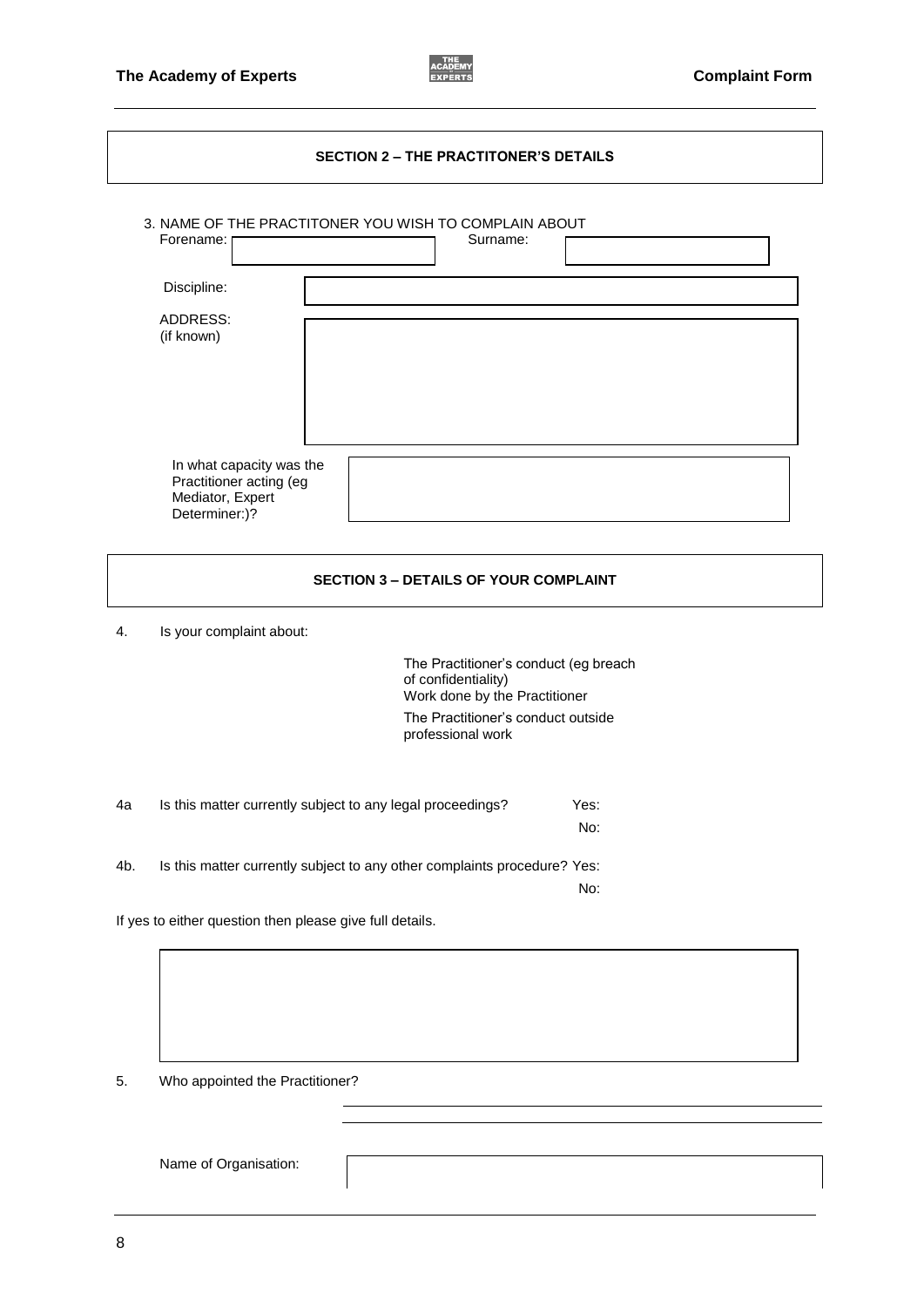

|    | Address of Organisation:               |                                                                                                              |              |            |
|----|----------------------------------------|--------------------------------------------------------------------------------------------------------------|--------------|------------|
|    |                                        | Telephone number:                                                                                            |              |            |
|    | Name of person dealing with<br>matter: | Reference:                                                                                                   |              |            |
| 6. | Have you raised this complaint with:   | The Practitioner concerned<br>Your own solicitor                                                             | Yes:<br>Yes: | No:<br>No: |
|    |                                        | If you have raised the complaint with the Practitioner and/or the solicitor, please say what the result was: |              |            |

If you have not done so, please give your reasons

7. When did the actions about which you are complaining take place?

If the complaint arose more that six months ago please say why there has been a delay in making the complaint:

8. Please set out briefly your complaint against the Practitioner. You should read the notes for guidance on pages [12](#page-11-0)[-13](#page-12-0) before completing this section. If necessary please use an extra sheet.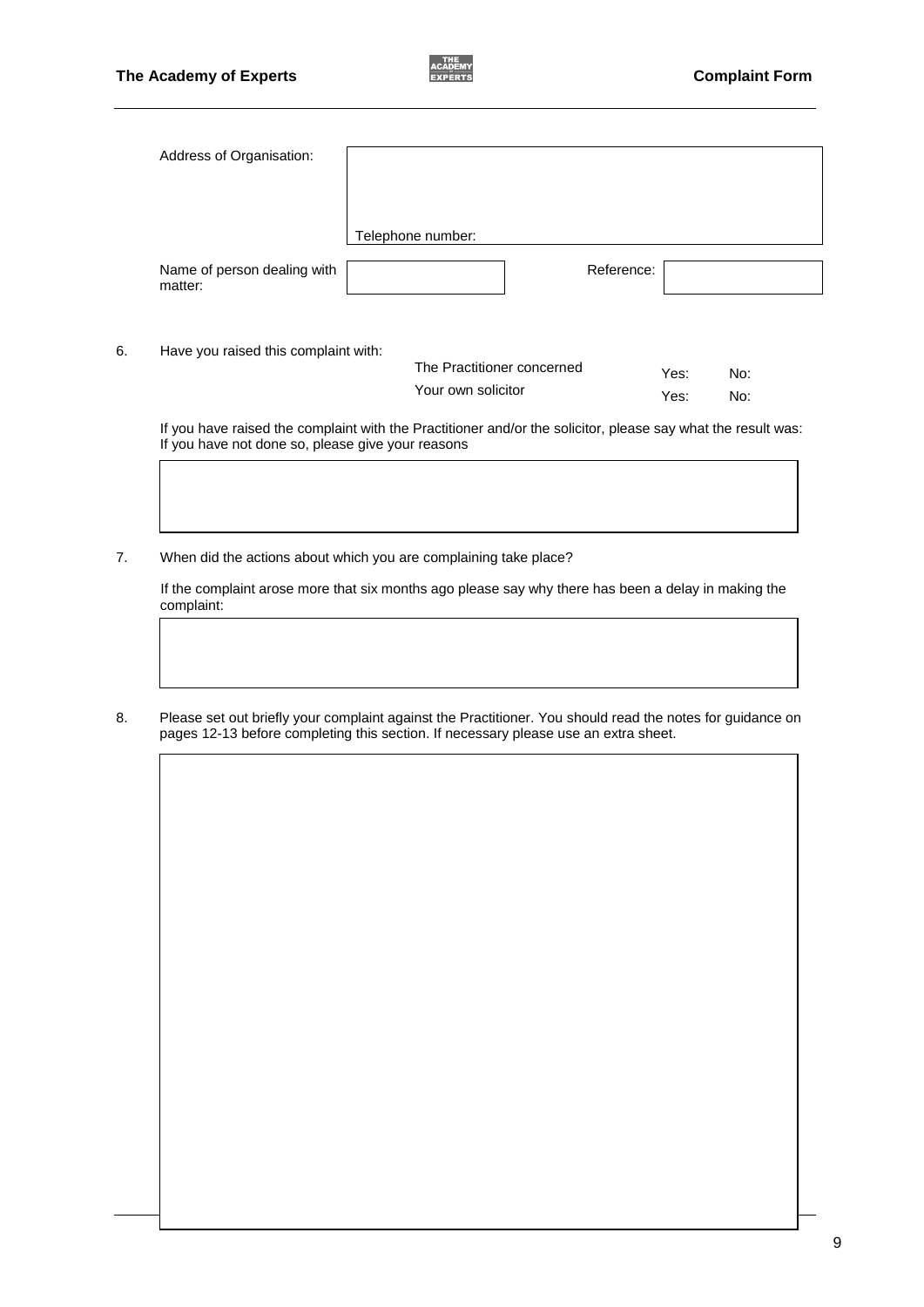

9. Please say how you would like this complaint resolved:

| Explanation                |
|----------------------------|
| <b>Disciplinary Action</b> |
| Apology                    |

Refund of fees

Other (please state below)

### **SECTION 4 – OTHER INFORMATION**

10. Please set out the names and addresses of any other people whom you believe may be able to help us in our investigations and a note of their connection with the case or the Practitioner.

11. Are you enclosing additional sheets of paper? No:

Yes: How many?

12. Please enclose any copies of other relevant documents and list them below – **please do not send originals**.

13. Have you written to The Academy of Experts about this matter before? No:

Yes:

If so, please give date of your letter: / /

14. Have you complained to The Academy of Experts before about any other matter? No:

Yes: If so, please give details if known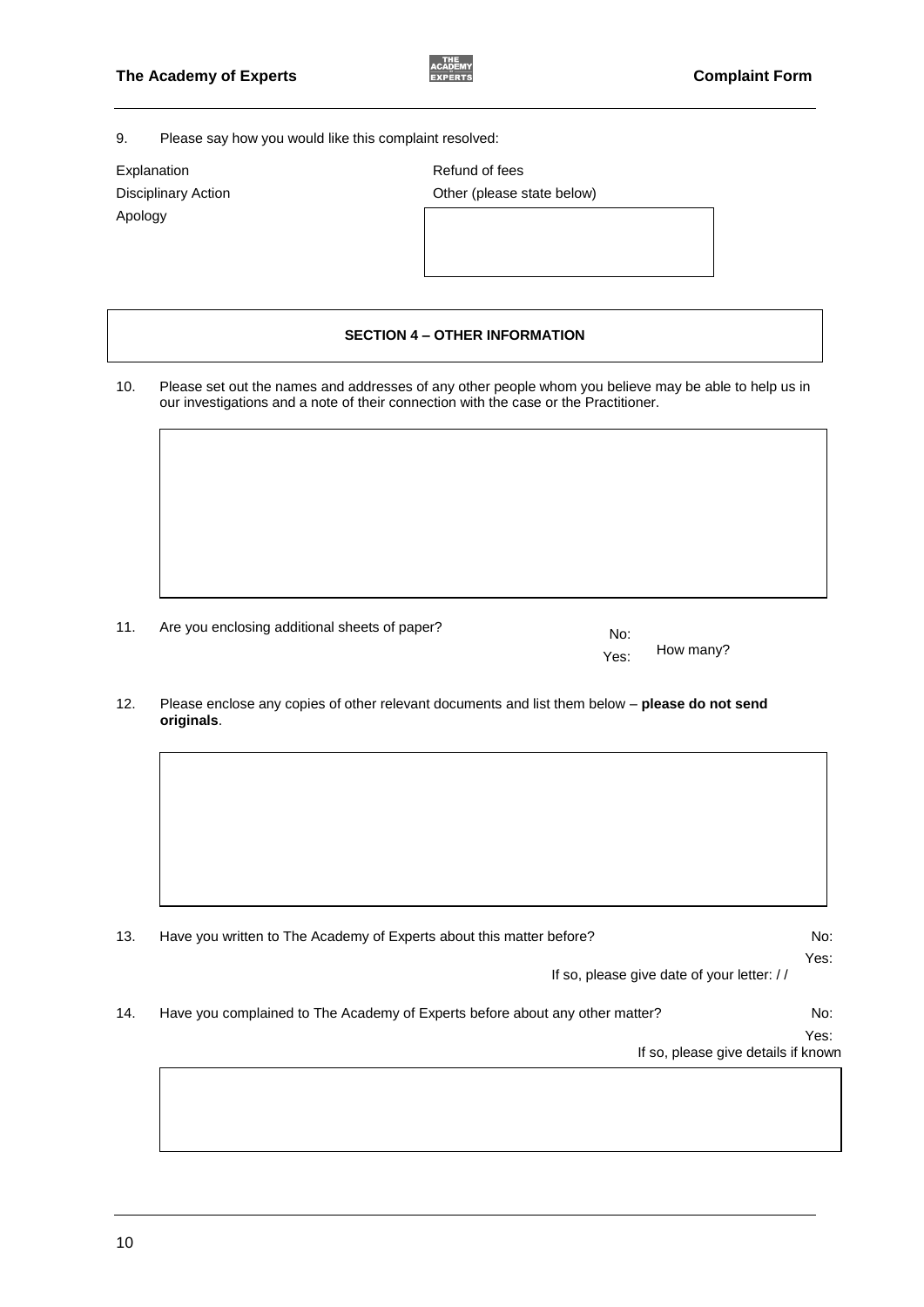

When completed please sign and date this form. Then send it to:

Complaints The Academy of Experts 3 Gray's Inn Square London WC1R 5AH

Signed:\_\_\_\_\_\_\_\_\_\_\_\_\_\_\_\_\_\_\_\_\_\_\_\_\_\_\_\_\_\_\_ Date:\_\_\_\_\_\_\_\_\_\_\_\_\_\_\_\_\_\_\_\_\_\_\_\_\_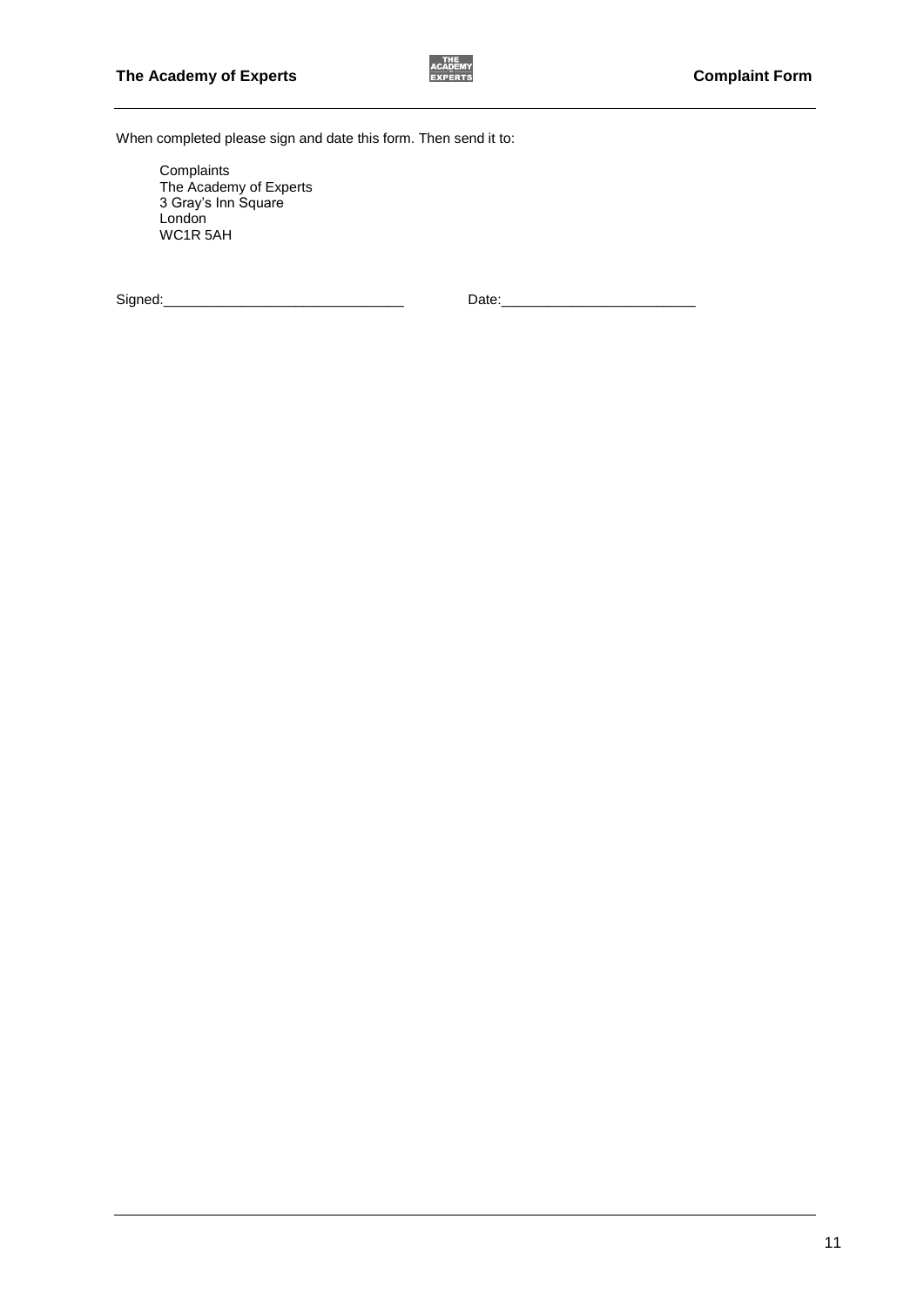# <span id="page-11-0"></span>**COMPLAINTS FORM: NOTES FOR GUIDANCE**

**Please read these notes before completing the complaints form.**

**Please complete the form in black ink and in block capitals or in typescript. The form is likely to be photocopied a number of times and this will ensure that it is reproduced clearly.**

# **Questions 1 & 2: Personal Details**

We need your name and address. If you are complaining on behalf of somebody else, we need their name and address too. **We also need to have a letter from them showing that they consent to you making the complaint for them.** We do not usually contact you by telephone but a number, for use in normal office hours, can be useful.

Please notify us of any change of address as soon as possible.

*We will acknowledge all letters we receive and will try to do so within one week of receipt. Please do not telephone us to find out whether or not we have received your letter until at least ten working days have passed since you posted it.*

# **Question 3: The Member's Details**

It is **essential** that you provide the name of the Practitioner who dealt with your case. Those who instructed the Practitioner should be able to give you this (and, indeed, the address). **We cannot**  look into any complaint unless we have or can find out the name of the Practitioner . Even if you do not have the Practitioner's full address, it is helpful if you can tell us what you know about where he/she practises.

Where you are complaining about more than one Practitioner you should fill in a separate form for each Practitioner unless your complaint is exactly the same for each of them.

### **Question 5: The Appointer's Details**

We will normally write to those who appointed the Practitioner, sending a copy of the complaint and any enclosures and asking for comments.

### **Question 6: Raising the Complaint Directly with the Practitioner or Solicitor**

Many complaints can be resolved at an early stage if you tell the Practitioner or your solicitor that you are unhappy with the service that has been provided. In less serious cases, you may find it helpful to ask your solicitor to take up the issue directly with the Practitioner. If your complaint cannot be resolved in this way, however, you should then complain to us. If you have raised your complaint with the Practitioner and/or the solicitor it would be helpful if you could provide copies of the relevant correspondence.

### **Question 7: Delay**

It can be difficult to establish facts if a lot of time has passed since your complaint arose. You should make your complaint as soon as possible.

**If the complaint is received more than six months after the events from which it arose took place, then your complaint may well be dismissed unless there is a good reason for the delay.**  It will not normally be enough simply to say that you were unaware of the existence of the complaints system.